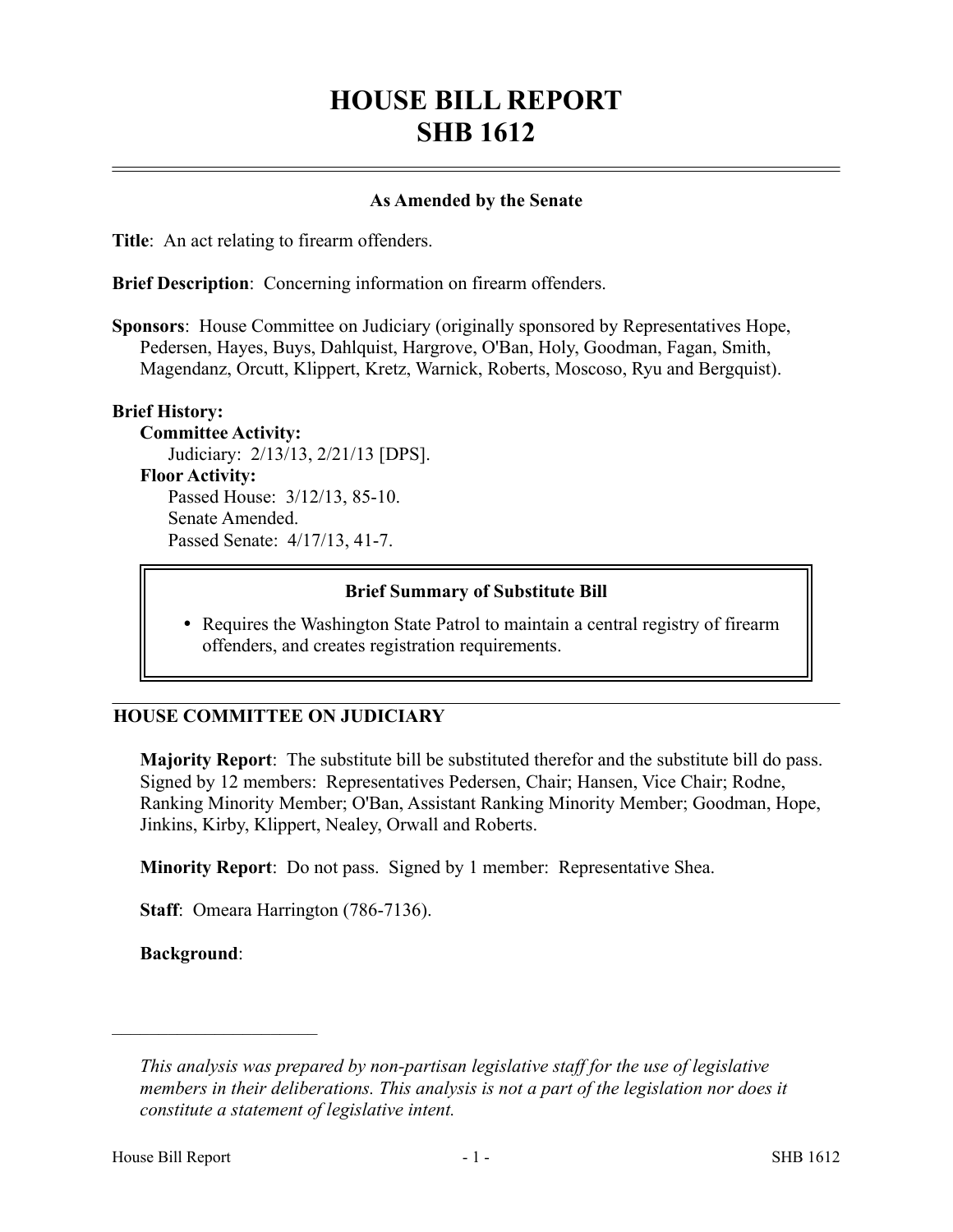The Washington State Patrol (WSP) is the state's central repository for criminal history data, and maintains the Criminal History Record Information (CHRI) database. The CHRI consists of fingerprint-based records and disposition information submitted by law enforcement agencies and courts throughout the state. Criminal justice agencies may request and receive unrestricted CHRI from the WSP for criminal justice purposes. The public may also request and receive CHRI for non-criminal justice purposes, limited to conviction information only, and information regarding registered sex or kidnapping offenders.

Washington's sex and kidnapping offender registry has been in existence since 1990. A person who has been convicted of a sex or kidnapping offense must register with the county sheriff in the county in which he or she resides and provide a variety of location and identification information. The sheriff must forward registration information, including the offender's risk level and notice of address changes, to the WSP for inclusion on the registry. A person who has a duty to register and fails to do so is guilty of either a class C felony or a gross misdemeanor, depending on the underlying offense.

### **Summary of Substitute Bill**:

The WSP is required to maintain a central registry of firearm offenders. Firearm offenders are persons who have been convicted or found not guilty by reason of insanity in this state of various felony firearm offenses. The registry is only for law enforcement purposes and is not subject to public disclosure.

Upon conviction or finding of not guilty by reason of insanity of a firearm offense, the court must consider whether to impose a requirement that the person register as a firearm offender. In exercising its discretion, the court must consider relevant factors including the person's criminal history, whether the person has been previously found not guilty by reason of insanity in any state, and any evidence of the person's propensity for violence that would likely endanger others.

A person required to register must do so in person with the county sheriff no later than 48 hours after release from custody or the date the court imposes the firearm offender's sentence, if the offender receives a sentence that does not include confinement. The offender must register yearly, no later than 20 days after each anniversary of the first registration. The duty to register continues for four years. Upon expiration of the person's duty to registerm, the WSP must automatically remove the person's name and information from the registry.

A variety of information must be provided when in the registration process, including: name and aliases, residential address, identifying information including a physical description, the offense for which the person was convicted, date and place of conviction, and the names of any other county where the offender has registered as a firearm offender. The county sheriff may require verifying documentation of the required information and may take the person's photograph or fingerprints for inclusion in the registry.

If the registrant changes his or her residential address within the state, they must update their address information within 48 hours of moving. If the person lacks a fixed address, they must disclose where they plan to stay.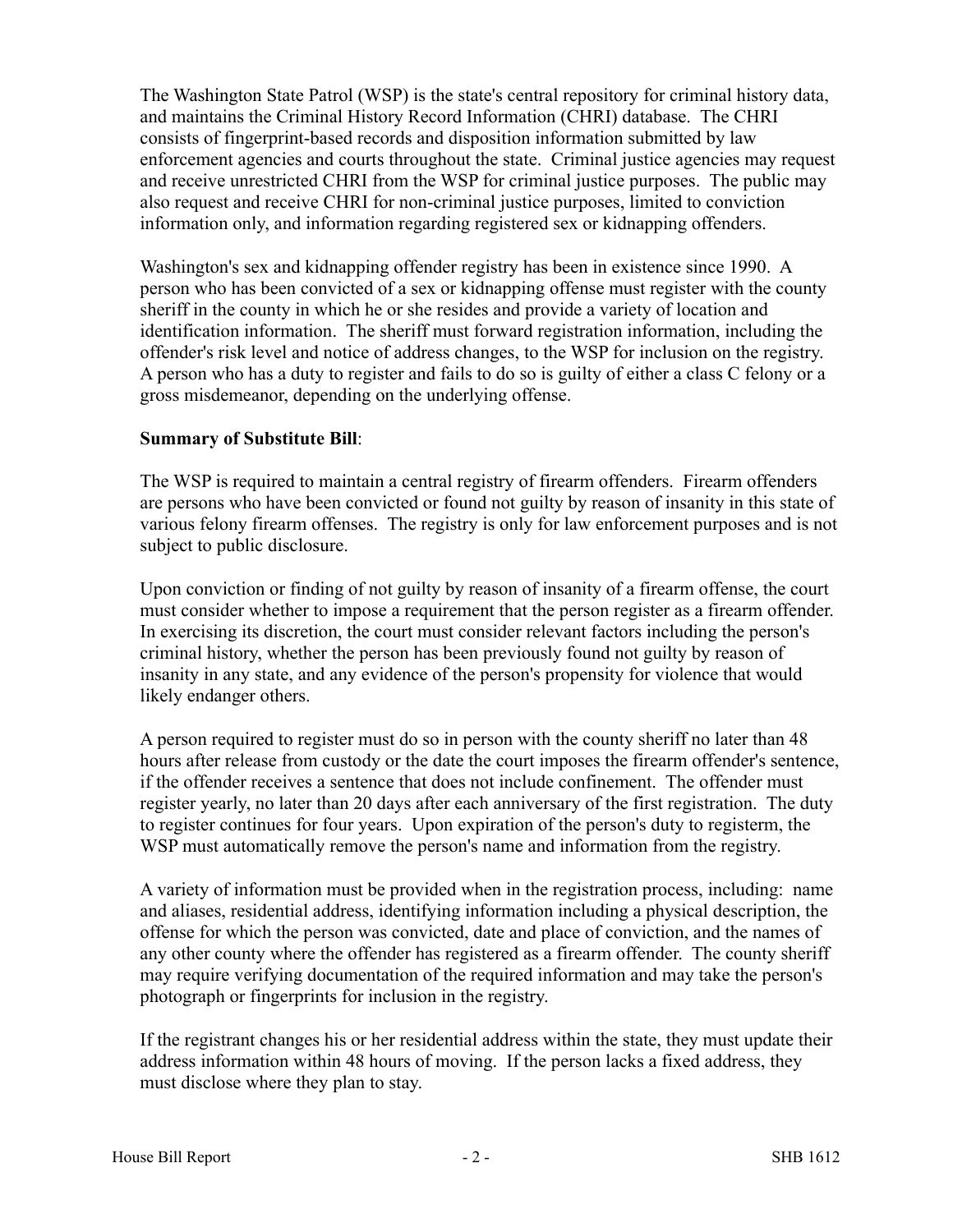A person who has a duty to register and knowingly fails to comply with any of the registration requirements is guilty of a gross misdemeanor.

## **EFFECT OF SENATE AMENDMENT(S)**:

The Senate amendments add language to clarify that the bill applies only to felony firearm offenders. Instead of establishing a "central registry of firearm offenders" the bill establishes a "felony firearm offense conviction database of felony firearm offenders." The title is amended to specify that the bill relates to felony firearm offenders, rather than firearm offenders generally.

**Appropriation**: None.

**Fiscal Note**: Available.

**Effective Date**: The bill takes effect 90 days after adjournment of the session in which the bill is passed.

## **Staff Summary of Public Testimony**:

(In support) Firearm offender registration has worked in other parts of the country, including New York City and Baltimore. When this system was first implemented in Baltimore there was an automatic reduction in offenses because the police department was on notice of offenders. Firearm offenders have a high recidivism rate, and being known as an offender serves a deterrent function.

The registry is not public, and is a law enforcement tool that will increase officer safety. This will benefit street-level police, particularly when performing Terry Stops. Currently, when an officer pulls someone over and runs their name through dispatch, it will not show up that the person is a firearm offender. This would make firearm offenders visible to police the way sex offenders are, and mapping programming would reveal where they live.

The requirement to register is left to the court's discretion. If there are special circumstances making registration inappropriate, the judge will be able to recognize that and not impose the requirement to register.

(Opposed) The problems with this bill are that it creates a new crime, it invites disparities in enforcement because it will be up to a judge to decide who registers, and it creates an undue burden on law enforcement when there is already a comprehensive database of felony offenders.

There are some firearm offenses included in the bill that should not qualify a person for the registry. Having a loaded shotgun in a vehicle is a misdemeanor, and is typically a hunting related offense or a mistake.

It is possible that someone could access this information through a public records request. There is too much opportunity for the registry to be used against citizens. American civil liberties are under attack.